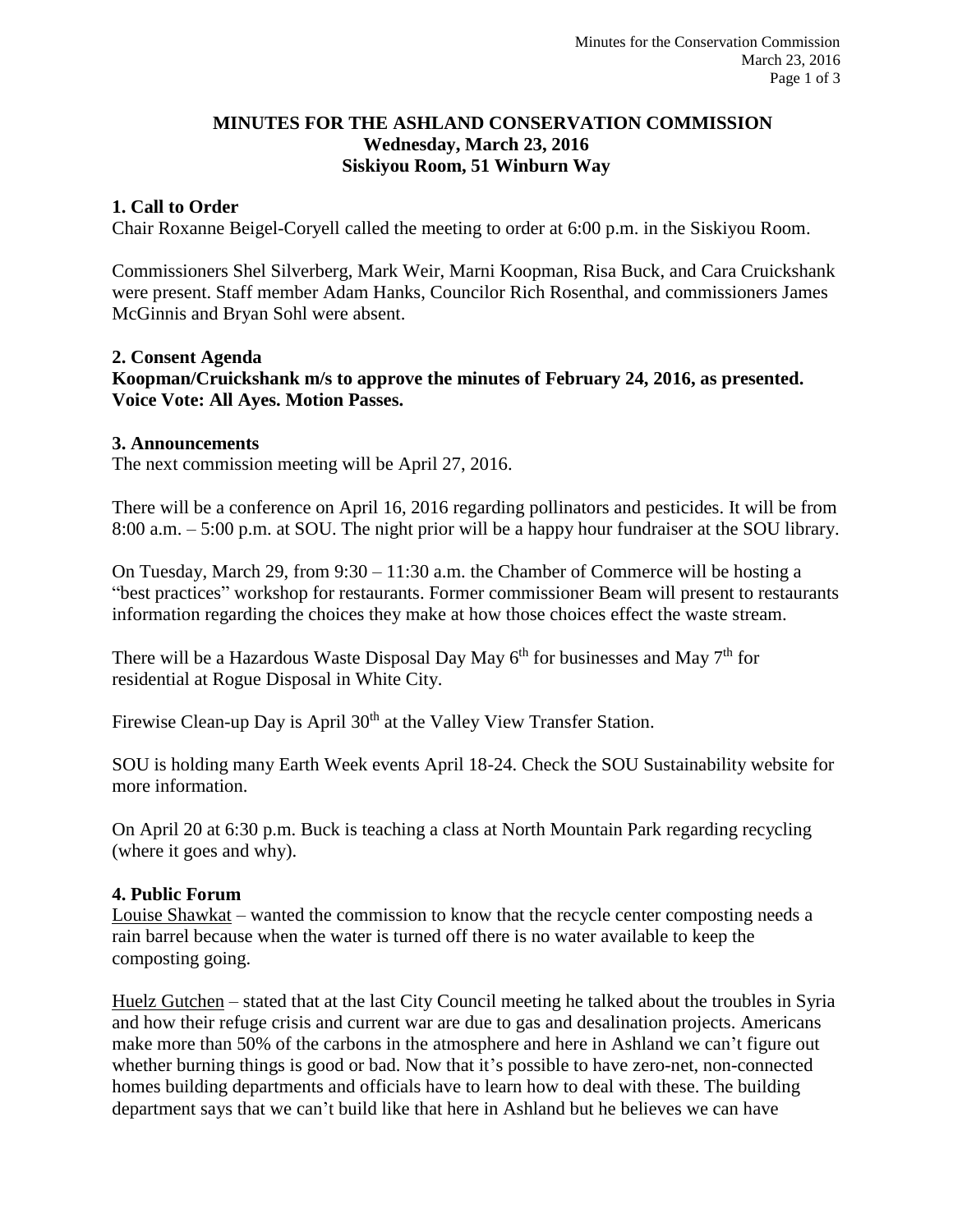exceptions or even a mandate to cause all buildings in Ashland to be built to zero net energy. He wonders how long it will take us to mandate zero-net energy homes and wants to have a contest for people to guess when that will occur. Oregon is now on the map for their new renewable energy laws and requirements. Kudos are coming from across the country for this progress.

# **5. Reports/ Presentations/ Updates**

*Downtown Recycling* – Buck stated that five of the baskets are up and signage will be up next week. They are still looking for three additional locations.

*Low Impact Living Workshop Series* – Buck stated that she met with North Mountain Park staff regarding the series and they are in support of the classes. She is now waiting for Parks staff to inform her what dates and times are best for the workshops. She is working on a flyer and is writing an article with Beigel-Coryell for the Sneak Preview.

### **6. Old Business**

*Sneak Preview Column* – Group decided to swap July and August topics so that the Low Impact Living article will be closer to the expected dates of the workshops. Group discussed and agree to the request from the Sneak Preview editor to limit the articles to 650 words or less.

**Cruickshank/Weir m/s to approve Koopman's Climate Challenge article, once the word cloud has been removed from the draft. Voice Vote: All Ayes. Motion Passes.**

# **Weir/Koopman m/s to approve Buck's Plastics Recycling article as presented. Voice Vote: All Ayes. Motion Passes.**

*Climate & Energy Action Plan* – Beigel-Coryell stated that Koopman is now a member of the committee. Koopman gave an overview of the last meeting in which the group met with the consultant, who gave information regarding the upcoming process and spent time learning from the committee what they want from the process. There will be lots of outreach throughout and the consultant wanted a sense of what stakeholders/ sectors/ individuals in the community should be involved. Koopman stated she was glad to see two high school students attend the meeting and express interest in being involved.

*Rogue Valley Earth Day* – There will be many members of the commission in attendance participating in booths such as the Ashland Climate Challenge, Conservation Division, Recology, and the Pollinator Project.

# **7. New Business**

*Nomination of Chair and Vice Chair* – Group discussed possible nominations. Buck would like to ask if either commissioners Sohl or McGinnis have interest in being the Chair. Koopman nominated Cruickshank as the Vice Chair, and she agreed to the nomination. Weir stated that if neither Sohl or McGinnis are interested in being Chair he is willing to fill the role for a year.

# **8. Wrap Up**

Cruickshank requested information on city policies/regulations/projects regarding preserving farm land. Group requested follow-up on the letter sent to businesses regarding the bag ban.